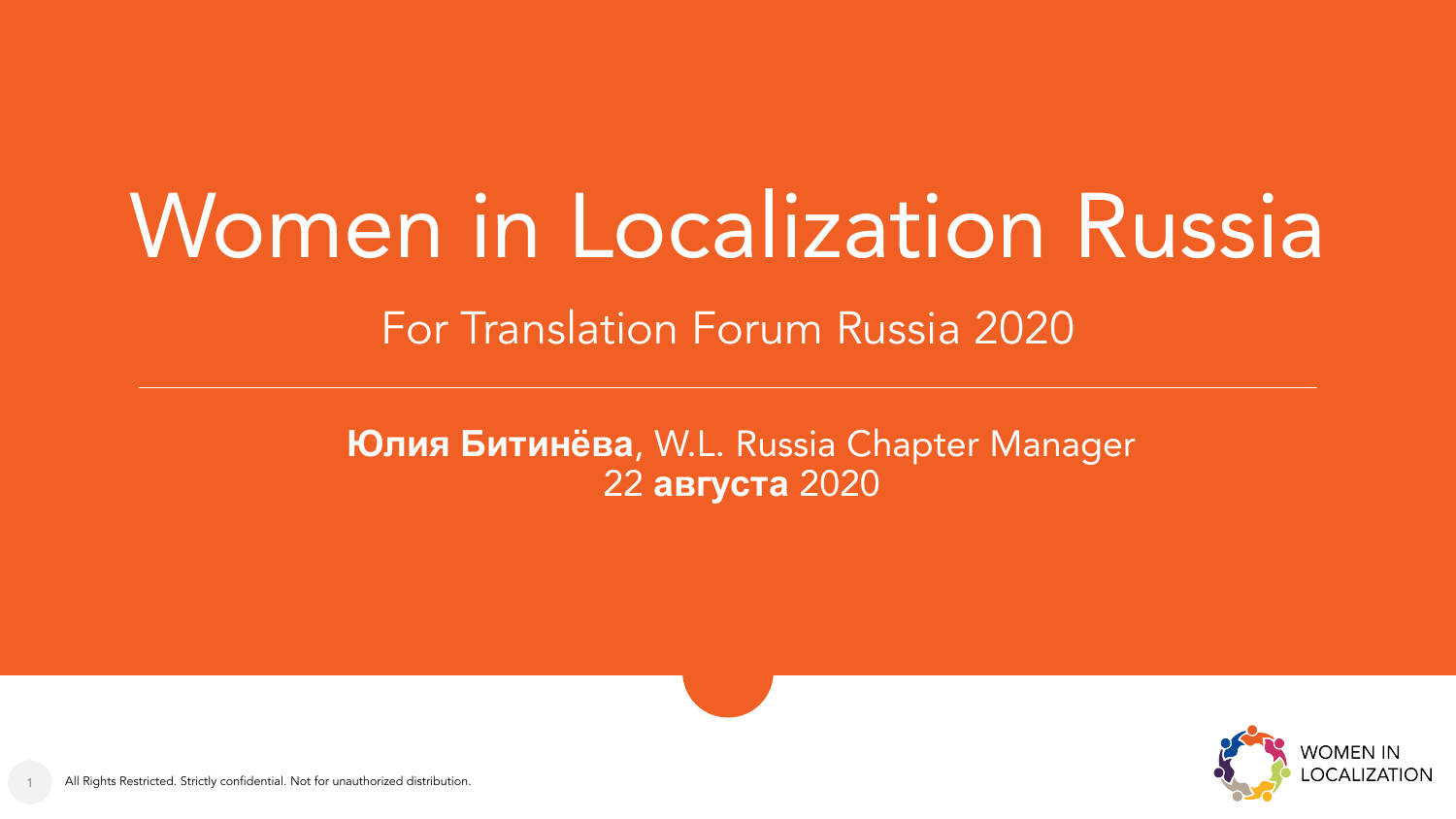

#### To Foster a Global Community for the Advancement of Women and the Localization Industry

www.womeninlocalization.com

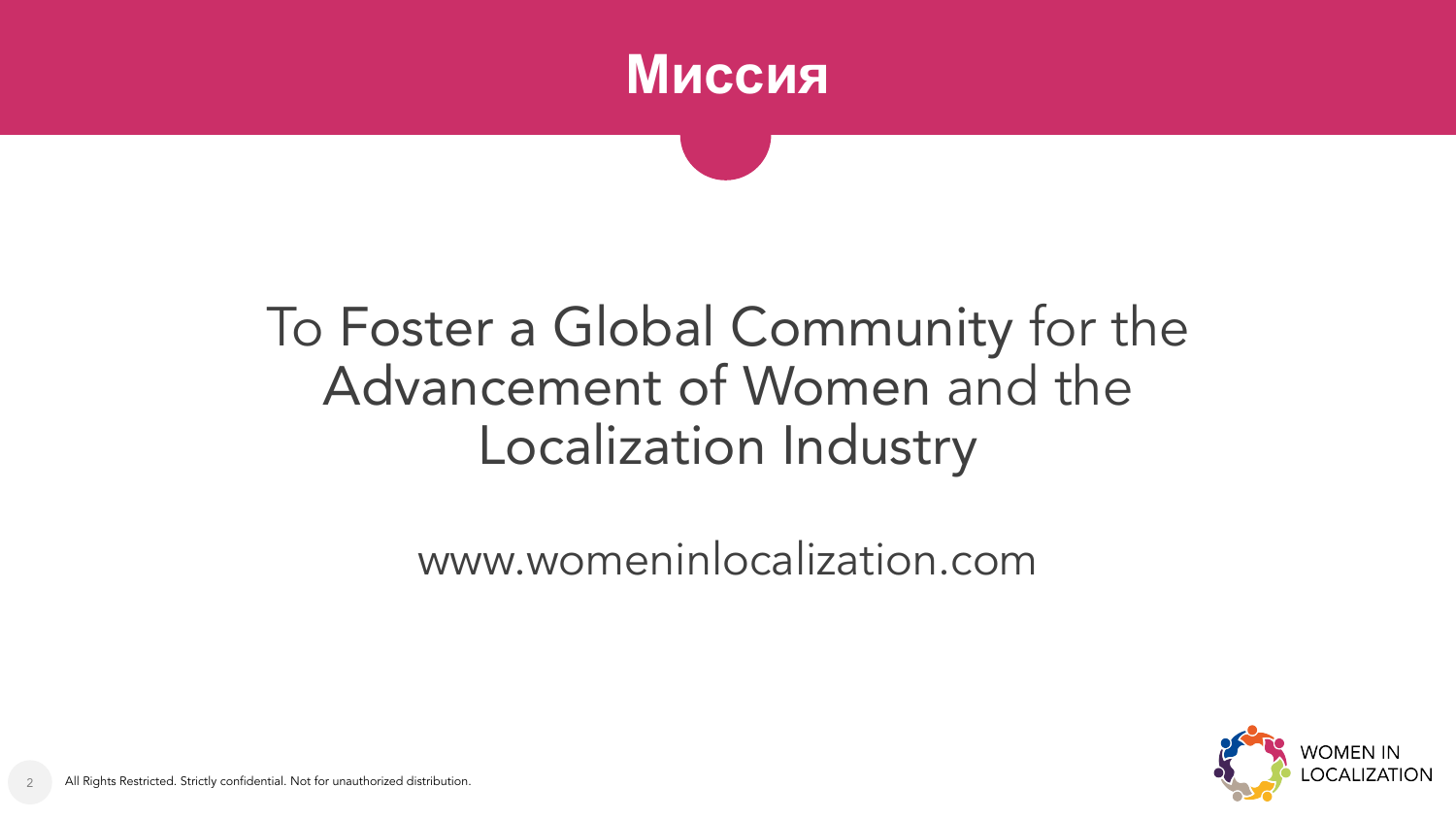#### **О сообществе** Women in Localization

Women in Localization (W.L.) is certified as a 501 (c)(3) tax-exempt nonprofit. Its mission is to foster a global community for the advancement of women and the localization industry through networking, education, career advancement, mentoring and recognition for women's accomplishments. Founded in the San Francisco Bay Area in 2008, W.L. is supported by thousands of women and men across the globe and local chapters who support members locally.

- o Women in Localization было основано Eva Klaudinyova, Silvia Avary и Anna N Schlegel в 2008 году
- o Официальный сайт сообщества: [www.womeninlocalization.com](http://www.womeninlocalization.com)
- o Официальная страница международного сообщества в LinkedIn: [WL LinkedIn Group](https://www.linkedin.com/groups/911827/).
- o Международные страницы:
	- o Facebook:<https://www.facebook.com/WomenInL10N/>
	- o Twitter @womeninl10n
	- o LinkedIn:<https://www.linkedin.com/company/womeninlocalization/>

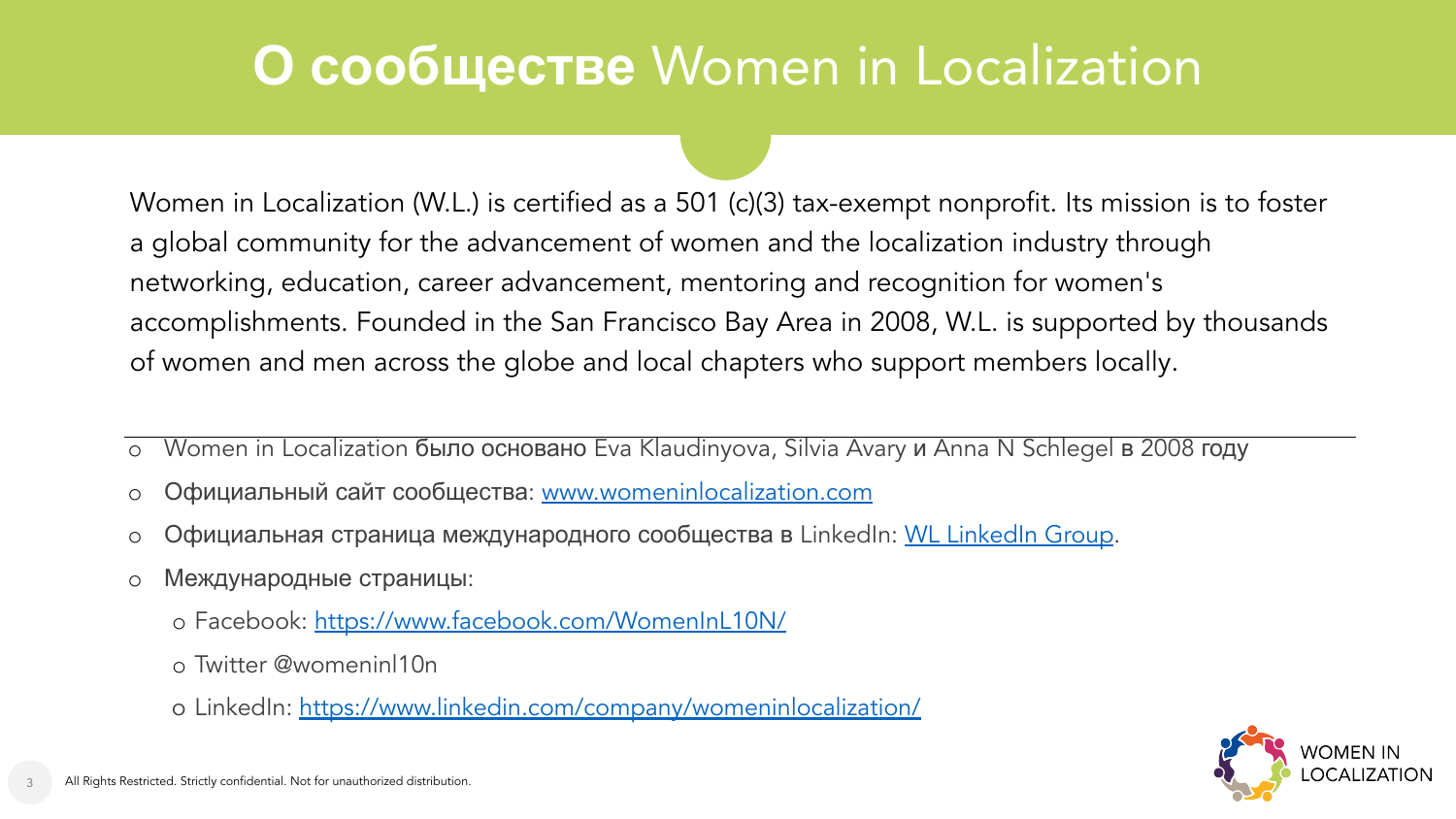# W.L. **в цифрах**

- o Создано в 2008
- o 3 соосновательницы
- o 9 участниц Совета
- o 3 участника Консультационного совета
- o 24 региональных сообщества
- o 10 международных программ
- o 17 стран
- o 5,000+ участниц
- o 2,500+ подписчиков Twitter
- o 2,100+ лайков на Facebook
- o 10,000+ связей на LinkedIn
- o 4 5 [мероприятий](https://womeninlocalization.com/future-events/) в год в каждом региональном сообществе

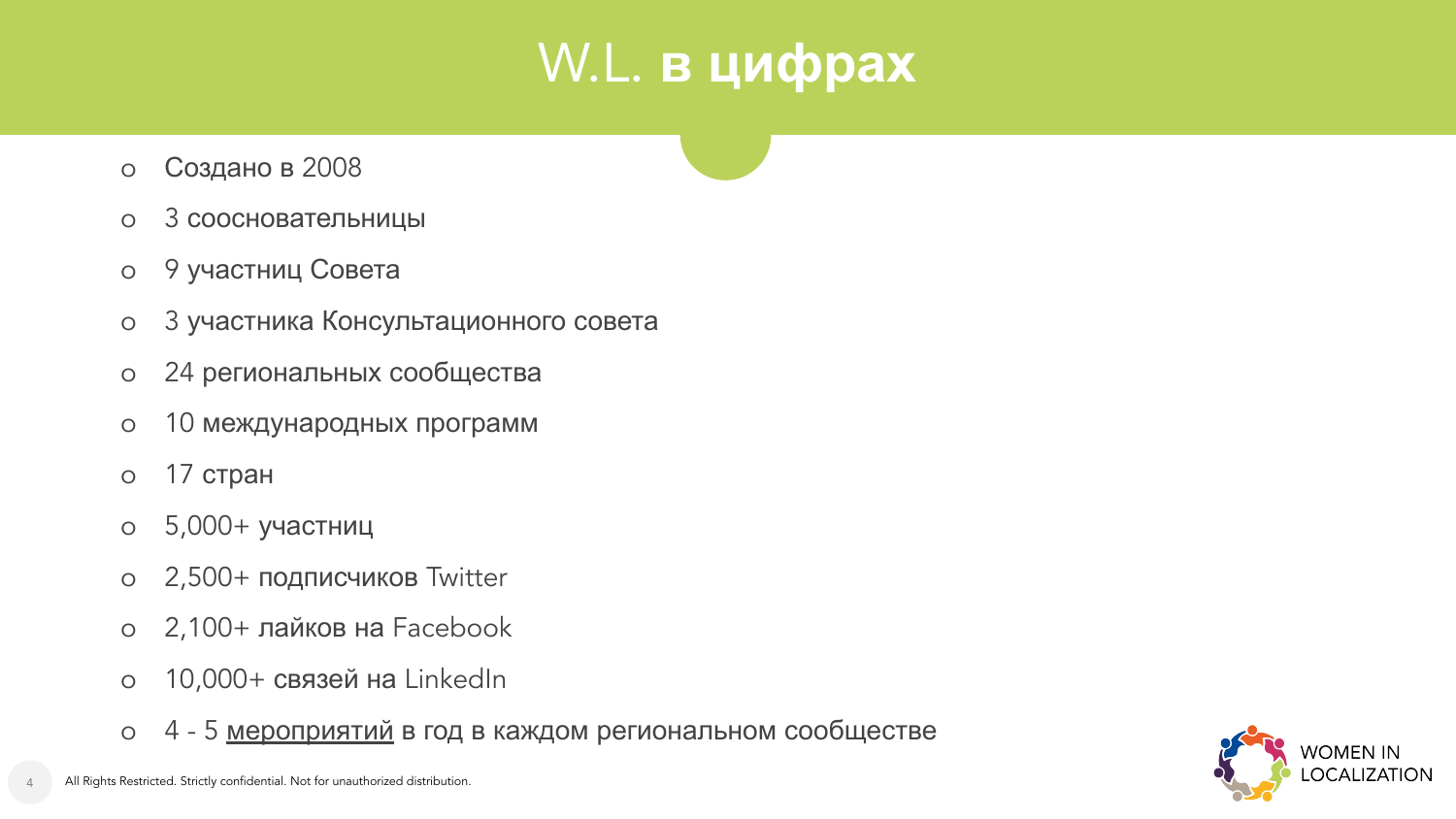# Women in Localization Chapters, July 2020

| <b>Americas</b>          | <b>EMEIA</b>    | <b>APAC</b>      |
|--------------------------|-----------------|------------------|
| Argentina                | Catalunya       | China - Beijing  |
| Eastern Canada           | France          | China - Shanghai |
| Colorado                 | Germany         | Japan            |
| Los Angeles              | India           | Singapore        |
| Northeast                | Ireland         | South Korea      |
| <b>Pacific Northwest</b> | Italy           |                  |
| Silicon Valley           | Poland          |                  |
| Utah                     | Russia          |                  |
|                          | The Netherlands |                  |
|                          | United Kingdom  |                  |

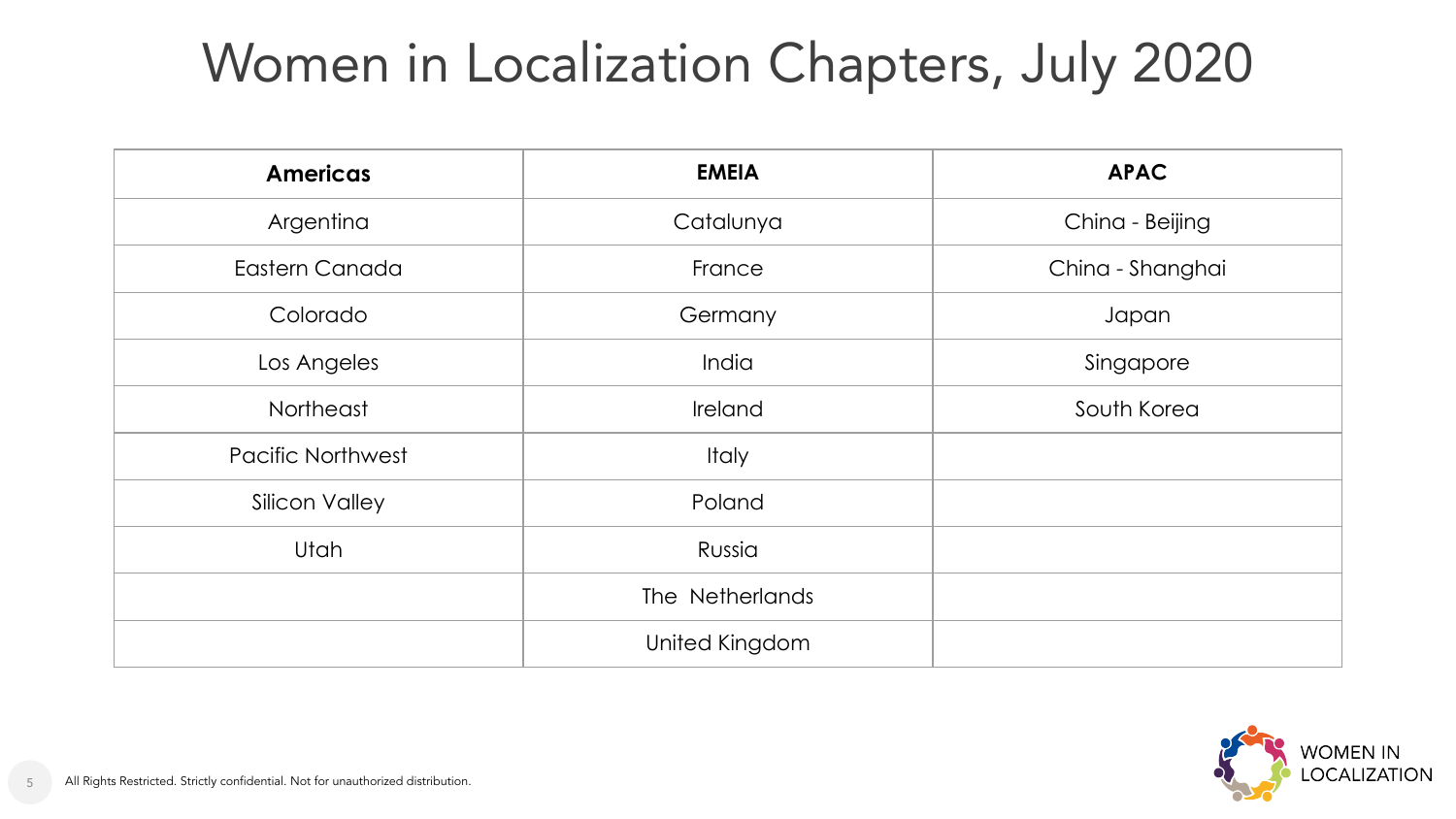## **Ценности**

| Community<br>(Building) | We are focused on creating a<br>community whose culture/values are:                                                           |
|-------------------------|-------------------------------------------------------------------------------------------------------------------------------|
| Support                 | We support each other and have each<br>other's back.                                                                          |
| Empowerment             | We are all empowered to contribute<br>and demonstrate through our actions<br>what's possible.                                 |
| Commitment              | We bring our shared commitment to<br>all we do. In short, our commitment<br>drives our actions, results and<br>contributions. |
| <b>Belonging</b>        | We don't just have a place where we<br>belong, but offer that feeling of<br>belonging to all our members and<br>community.    |



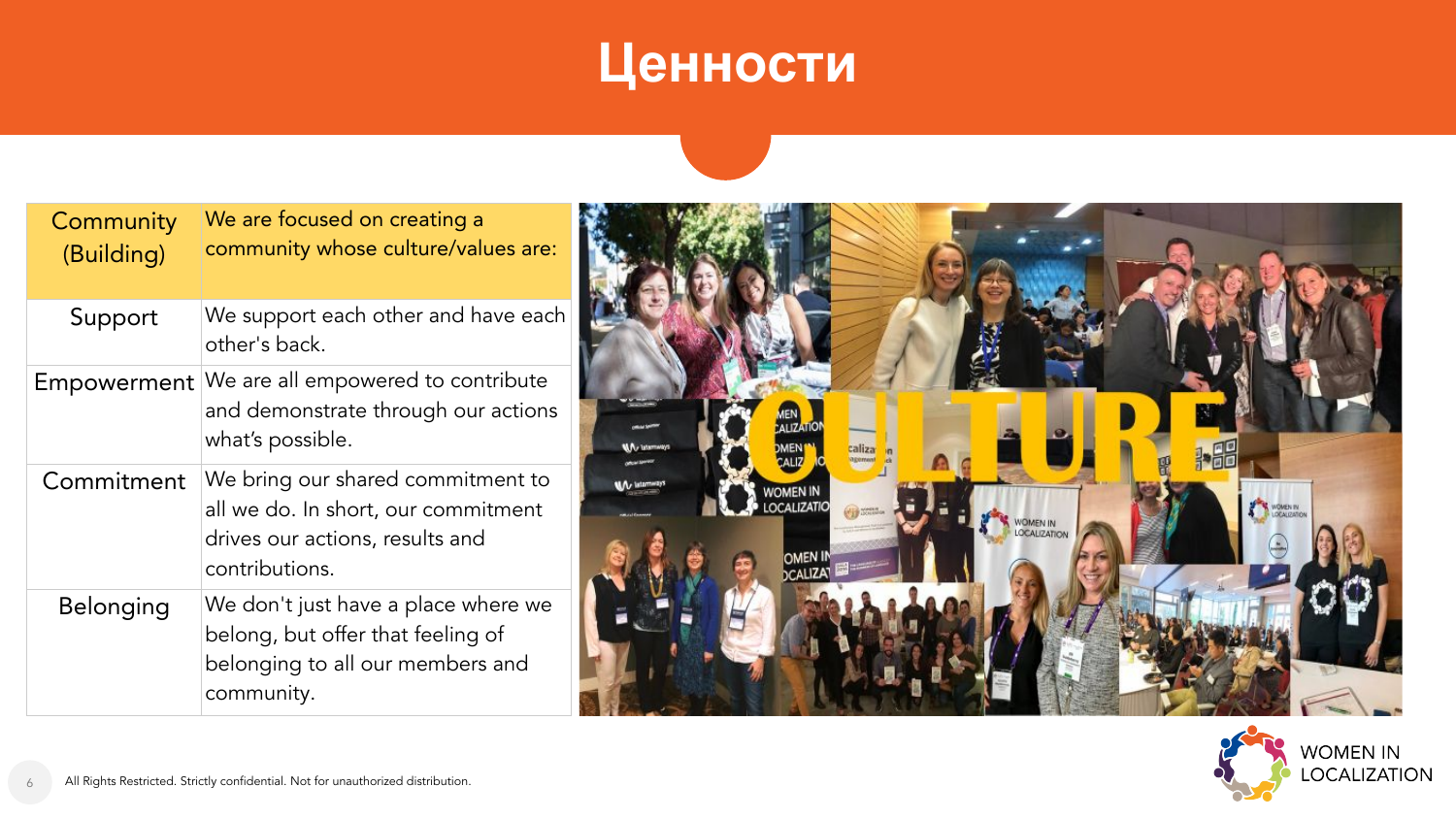# Why Become a Member?

Чем сообщество может быть полезно:

- o Можно стать спикером или ментором
- o Можно готовить публикации материалов или помогать с организацией мероприятий
- o Получать новые знания на вебинарах и мероприятиях
- o Расширить сеть профессиональных контактов
- o Найти работу или сотрудников
- o Повысить узнаваемость своего бренда, став спонсором
- o Стать участницей Leadership Team регионального сообщества и прокачать лидерские навыки в комфортной среде на разных ролях: Social Media Manager, Event Manager, Mentorship Manager, Membership Manager и других; а также получить доступ к образовательному контенту, предназначенному для Leadership Team
- o Развиваться внутри сообщества, став одной из участниц глобальных программ, например, Marketing, Technology, Metrics и многих других

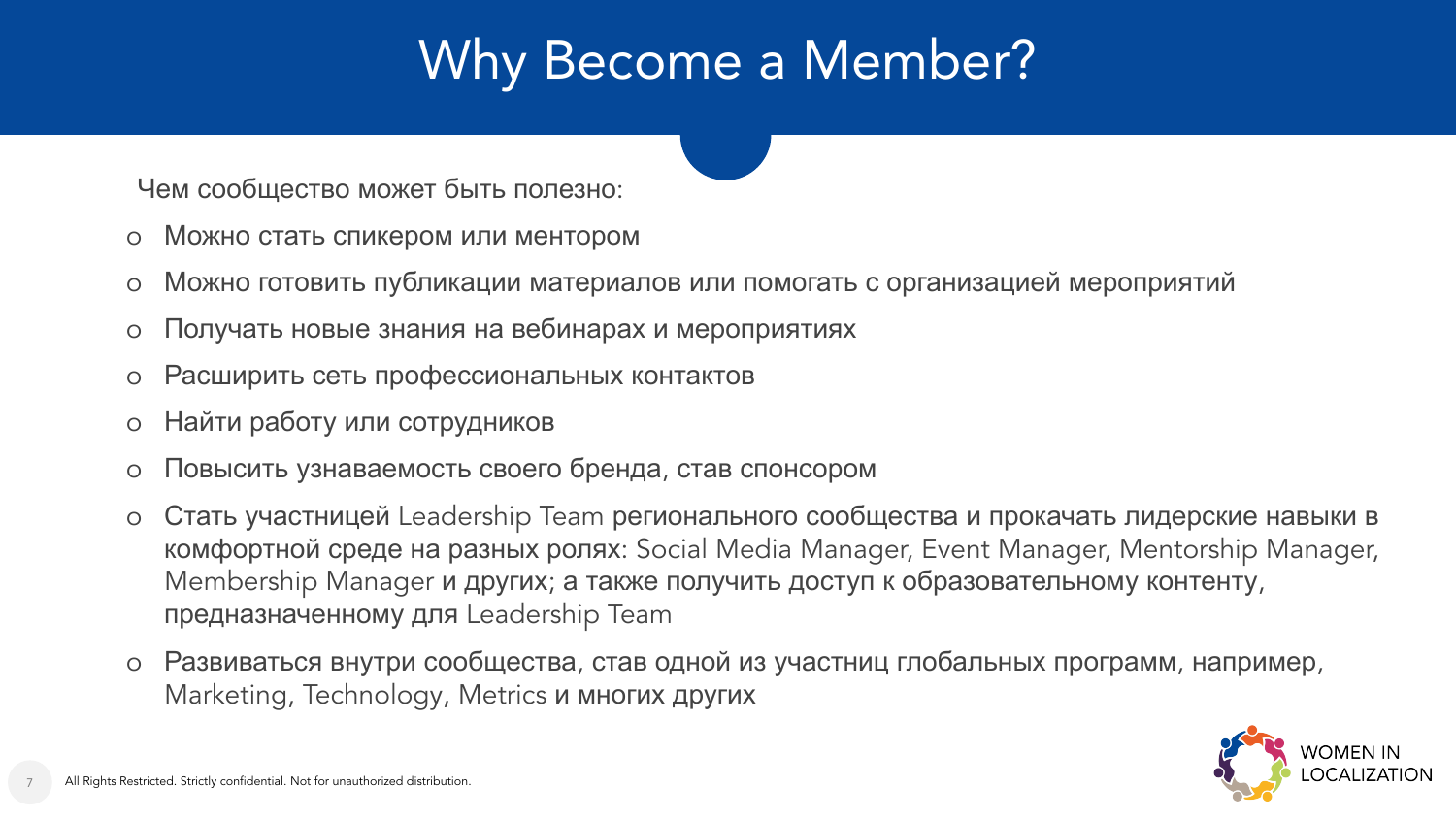#### Women in Localization Russia





Membership Manager



Chapter Manager **Юлия Битинёва**



Social Media Manager



Event manager **Ȁатьяна Фролова**





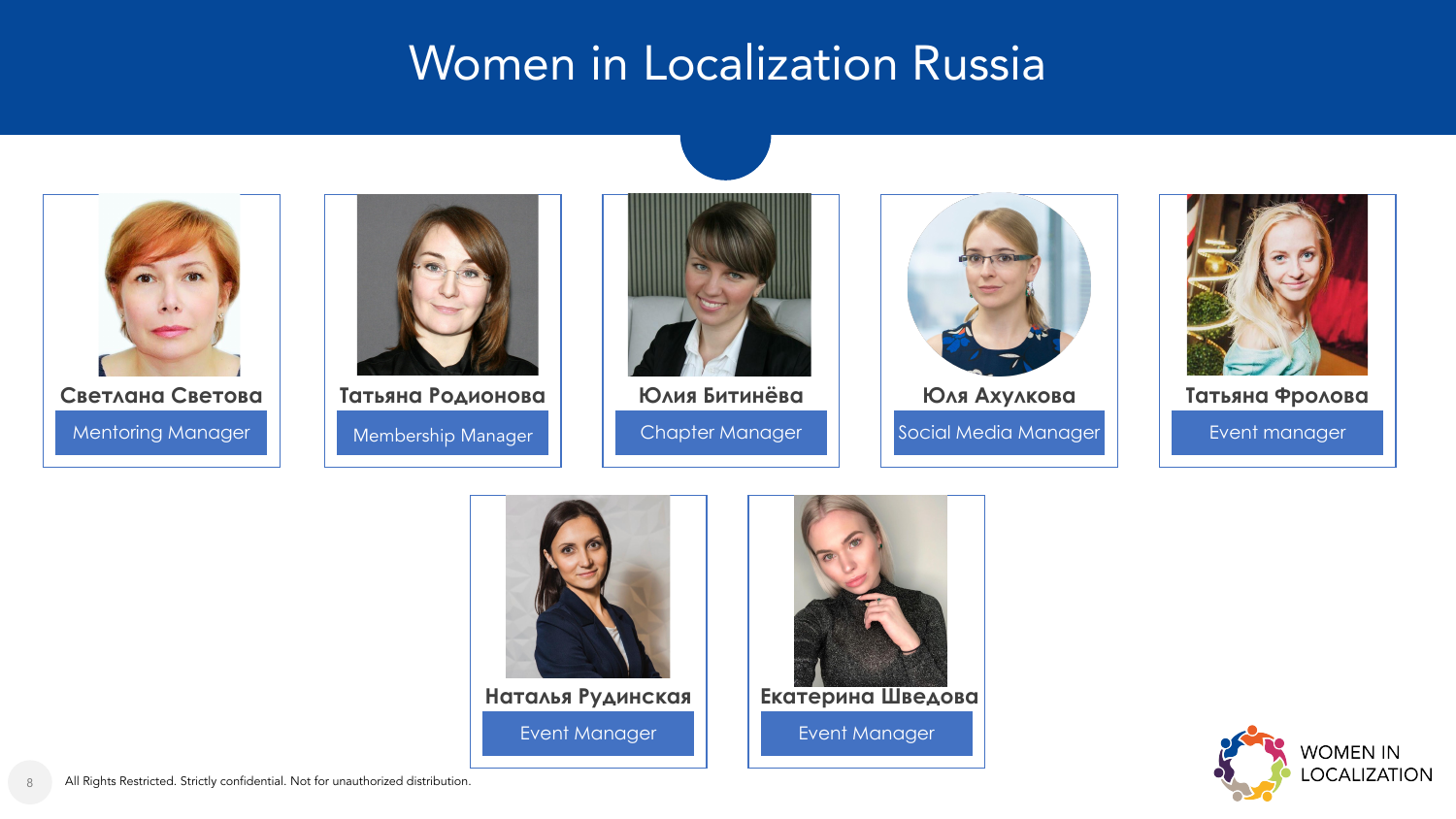#### Women in Localization Russia

- o Официальный канал Women in Localization Russia <https://www.facebook.com/groups/WomenInL10NRU>
- o [Официальный](https://womeninlocalization.com/women-localization-announce-new-russia-chapter/) запуск Women in Localization Russia 19 апреля 2019 года
- o 360+ участниц в группе в Facebook на август 2020 года
- o Официальная страница российского сообщества в Facebook: [Women in Localization Russia](https://www.facebook.com/groups/WomenInL10NRU/):
	- o анонсы мероприятий (4 мероприятия в год) + менторские курсы
	- o новости индустрии, интервью
	- o новости глобального и локального сообщества Women in Localization
	- o вакансии
	- o программы обучения и развития, подбор менторов
	- o скидки партнеров
	- o опросы и обсуждения
	- o и многое другое

**Официальный хэштэг** Women in Localization Russia: #WLRU

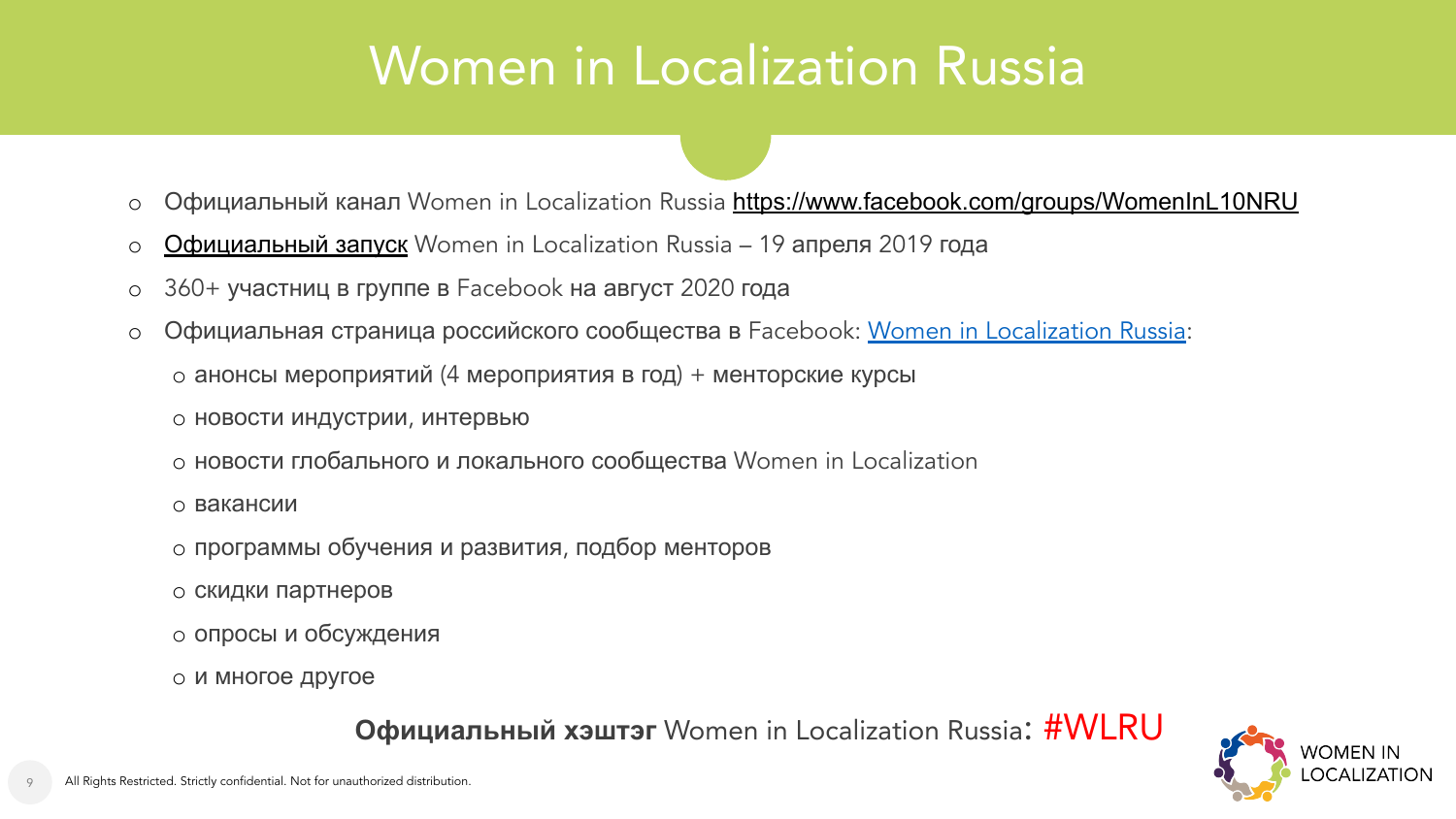# **Что мы сделали за год**?

- o 360+ участниц в группе в Facebook на август 2020 года
- o +3 новых участницы Leadership Team
- o 75+ участниц, [зарегистрировавшихся](https://womeninlocalization.com/sign-up/) на глобальном сайте
- o 2 исследования
- o 3 очных мероприятия в Москве и Санкт-Петербурге, 3 вебинара
- o Секция на Translation Forum Russia (TFR) 2019 и 2020
- o Выступление на Women's Leadership Forum
- o 29 спикеров
- o Мероприятия посетило почти 250 человек (не считая TFR)
- o Запуск YouTube-канала
- o Огромное количество экспертов и друзей
- o Провели менторский курс по копирайтингу в июле 2020